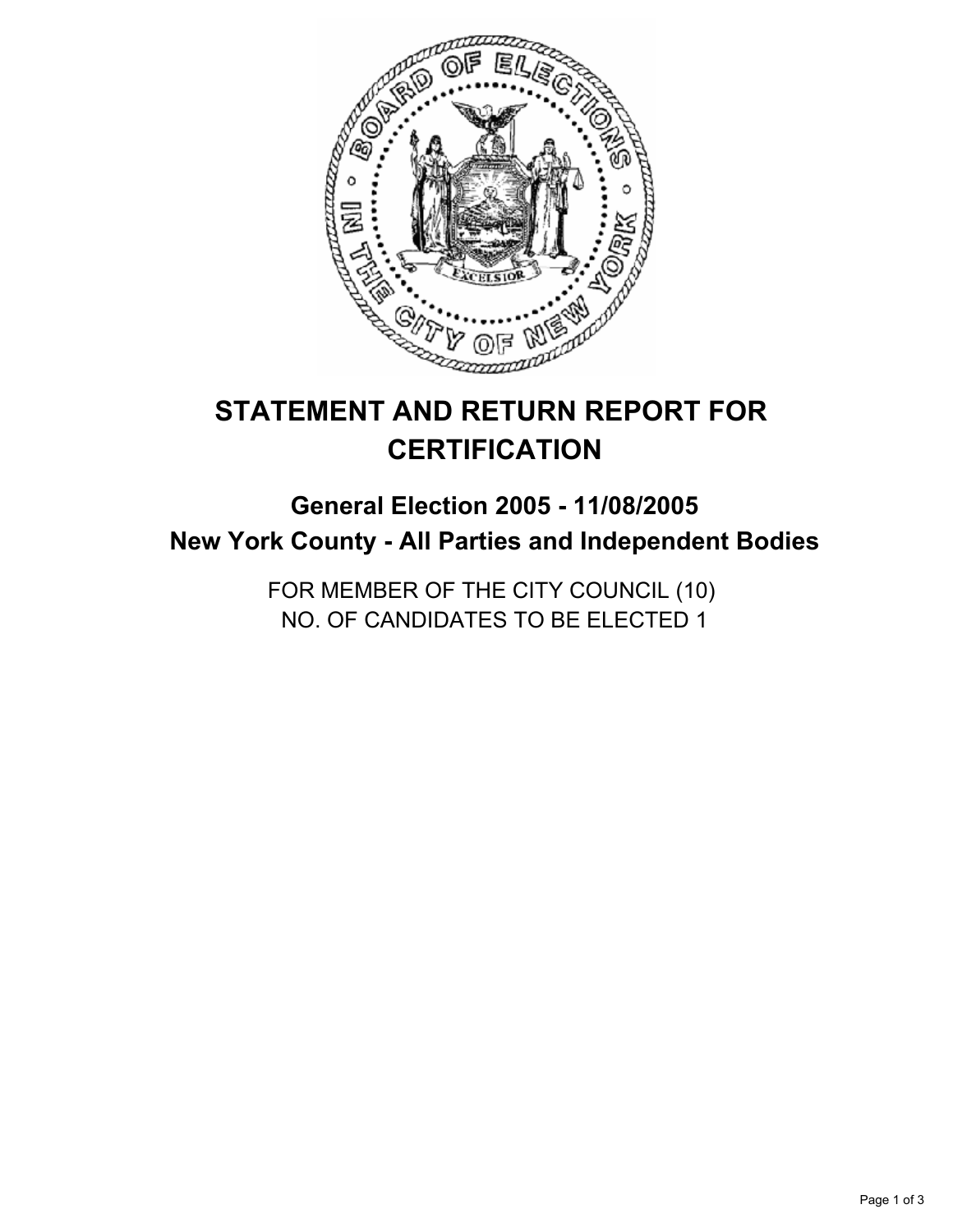

### **ASSEMBLY DISTRICT 71**

| PUBLIC COUNTER                     | 3,880 |
|------------------------------------|-------|
| <b>EMERGENCY</b>                   |       |
| ABSENTEE/MILITARY                  | 25    |
| AFFIDAVIT                          | 83    |
| <b>TOTAL BALLOTS</b>               | 3,988 |
| MIGUEL MARTINEZ (DEMOCRATIC)       | 2,429 |
| MIGUEL MARTINEZ (WORKING FAMILIES) | 129   |
| WOODY HENDERSON (WRITE-IN)         |       |
| <b>TOTAL VOTES</b>                 | 2,559 |
| <b>UNRECORDED</b>                  | 1,429 |

#### **ASSEMBLY DISTRICT 72**

| <b>PUBLIC COUNTER</b>              | 17,224 |
|------------------------------------|--------|
| <b>EMERGENCY</b>                   | 3      |
| ABSENTEE/MILITARY                  | 87     |
| AFFIDAVIT                          | 171    |
| <b>TOTAL BALLOTS</b>               | 17,485 |
| MIGUEL MARTINEZ (DEMOCRATIC)       | 10,354 |
| MIGUEL MARTINEZ (WORKING FAMILIES) | 463    |
| <b>TOTAL VOTES</b>                 | 10,817 |
| UNRECORDED                         | 6.668  |